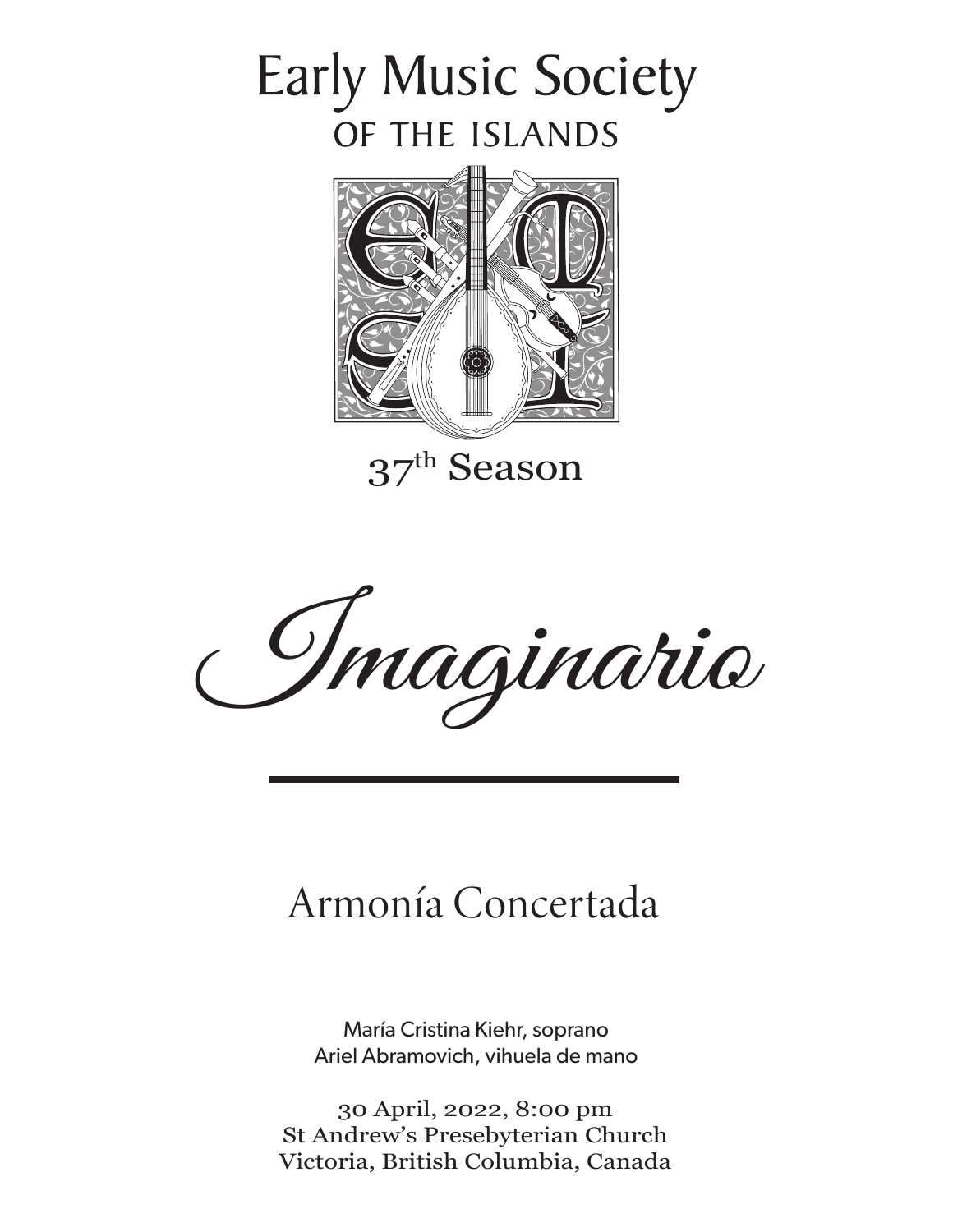2021-22 Concert Season

#### **Saturday 14th May 2022, 8:00 pm**

St. Andrew's Presbyterian Church

#### *Music for Two Flutes*

Soile Stratkauskas & Janet See (Pacific NW)

The eighteenth century was the golden age of the flute and some of the best baroque musicians from the Pacific Northwest present a varied selection of beautiful flute music from around Europe. The featured composers include Anna Bon di Venezia, Joseph Haydn (London Trio No. 1), Wilhelm Friedmann Bach and Jean-Marie Leclair. A must-hear for woodwind lovers!

Concerts in the upcoming 38<sup>th</sup> season can be found on page 11.



## CD *Madness*

EMSI has been the grateful recipient of a donation of over 500 good quality Early Music CDs. We want you to have them, so we will be holding a one-day sale event to raise funds for the society.

It will be a lively and fun event, with progressively dropping prices, auctioning of some special items and live music to encourage your inner-consumer. Feel free to show up in your periwig, doublet-and-hose or wimple.

Date and location to be announced soon.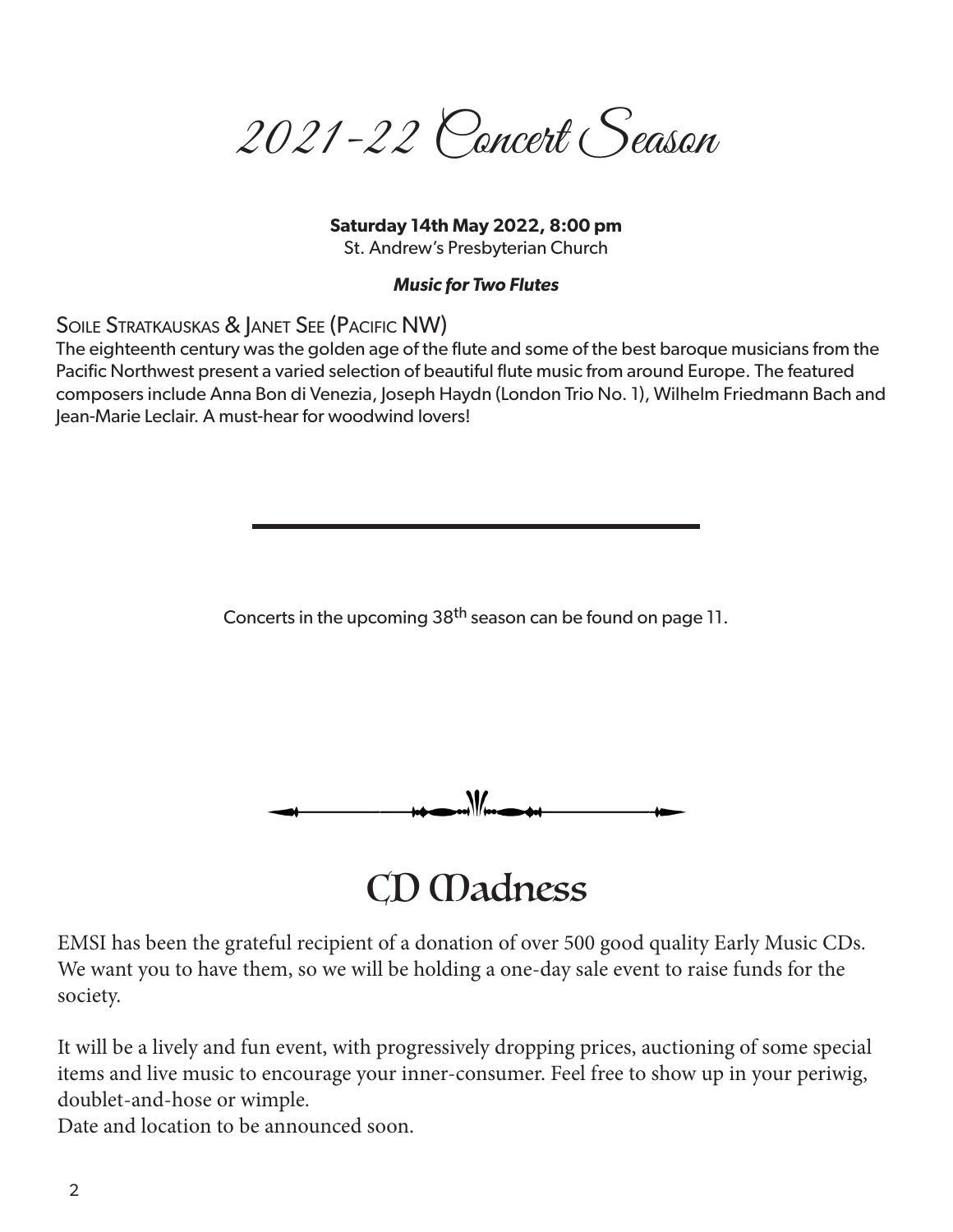## **Imaginario: de un libro de música de viheula**

**O dulce contemplación, a 4** Juan Váquez (c 1500-1560)

**Vos me matastes, a 3** Juan Váquez **Por una vez que mis oxos alcé, a 4** Juan Váquez

**Benedictus Missa Mille regretz, a 3** Cristóbal de Morales (1500-1553)/

**O dolce vita mia, a 4** Adrian Willaert (1490-1562) **Qué sentís, coraçon mío, a 4** Juan Vásquez

**Chiare fresche et dolci acque, a 5** Jacques Arcadelt (c 1504-1568)

**La cancion del Emperador, a 4** Josquin des Prez (c 1440-1521)/ Luys de narváez (pub. 1538)

Miguel de Fuenllana

**Ricercar** Julio Segni da Modena (1498- 1561)

#### Intermission

**Si de vos bien me aparto, a 5** Anónimo, Cancionero de

**Se per colpa del vostro fiero sdegno, a 4** Jacques Arcadelt **Se pur ti guardo, a 4** Adrian Willaert

**Dulces Exuviae, a 4** Josquin de Prez

**Anchor che col partir, a 4, fantasia sobre** Cipriano de Rore/ (Anon) MS **Castel-el madrigal** Castelfranco Veneto)

**Si nos hubiera mirado, a 4** Juan Vásquez **De los álamos vengo, madre, a 4** Juan Vásquez

**Quien dice que l'ausencia causa olvido, a 3** Juan Vásquez **Duélete de mi, señora, a 3** Juan Vásquez

Uppsala (pub. 1556)

Tonight's concert is generously sponsored by Betty and Jim Hesser.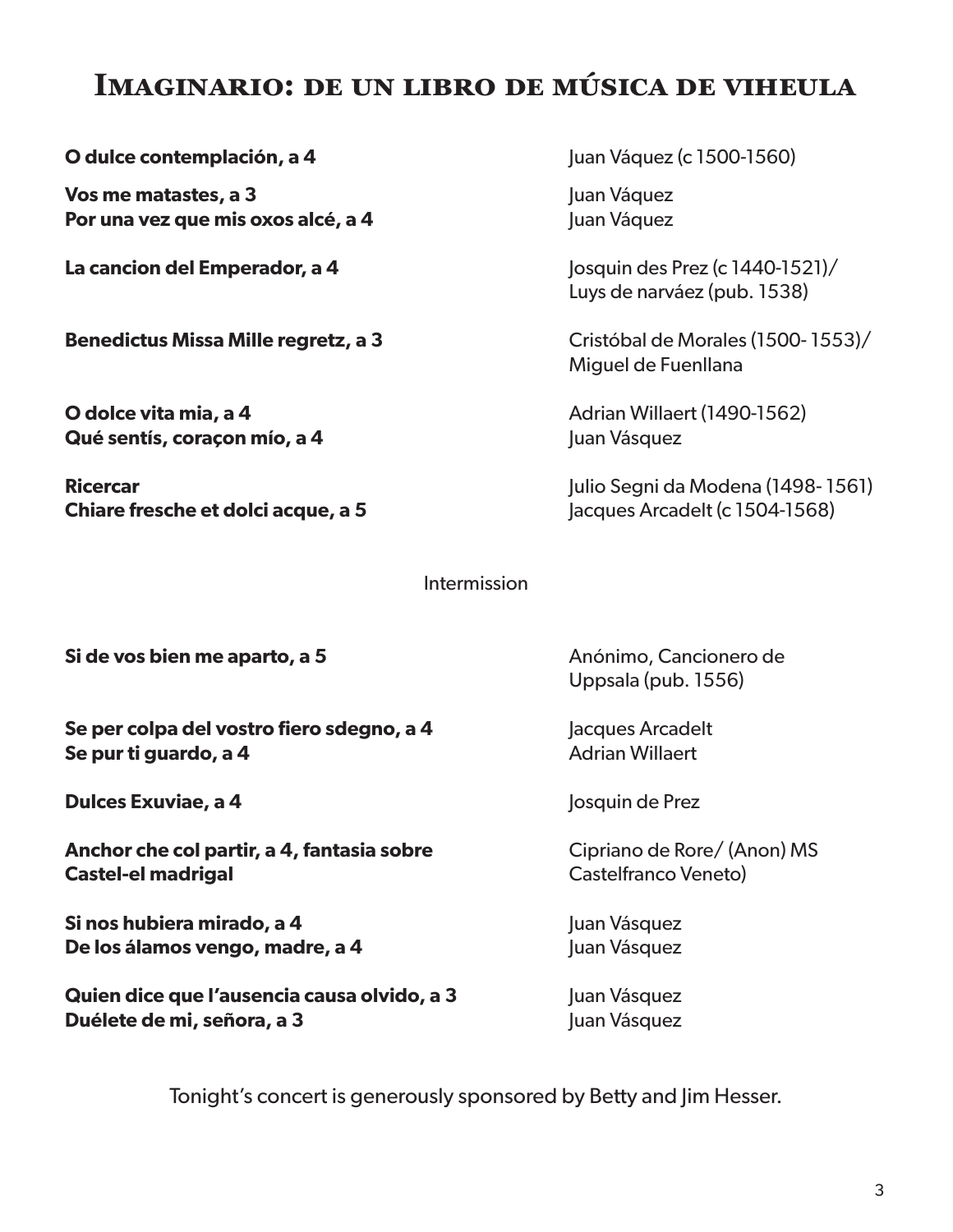## Armonía Concertada

#### **MARÍA CRISTINA KIEHR**

Thanks to the magical way in which María Cristina fell under the spell of the vocal repertoire of the socalled early music – more accurately, the music of the renaissance and early baroque – she changed from her passionate and obsessive study of the violin to that of singing.

From her birthplace in Tandil, and after two years initial studies in Buenos Aires, she went on to the Schola Cantorum Basiliensis, a mecca for her chosen repertoire.

There, under the tutelage of her maestro René Jacobs, she gained the fundamental knowledge necessary for her to take up the vertiginous life which devoting herself to music has meant.

María Cristina has had the privilege of sharing music and mythical stages with world class performers, some of whom today are considered pioneers in the field of early music – names such as Nikolaus Harnoncourt, René Jacobs, Frans Brüggen, Chiara Banchini, Philippe Herreweghe, Jordi Savall and Christophe Coin, among many others.

Simultaneously, as co-founder of the Daedalus Ensemble, the vocal quartet La Colombina, and the ensemble Concerto Soave with Jean-Marc Aymes, María Cristina has consolidated her musical identity which has also allowed her to explore other musical horizons. She has premiered new compositions, some of which have been dedicated to her, and is currently working on new musical projects with the vihuelist Ariel Abramovich (Armonía Concertada), and guitarists Pablo Márquez (classical) and Krishnasol Jiménez Moreno (baroque).

#### **ARIEL ABRAMOVICH**

Ariel Abramovich studied lute and vihuela with Hopkinson Smith at the Schola Cantorum Basiliensis and subsequently in France with Eugène Ferré. In 1998 he formed "El Cortesano" with counter-tenor José Hernández-Pastor to explore the Spanish vihuela repertoire, and in 2002 the duo released the first ever album solely devoted to Valladolid vihuela composer Estevan Daça. In 2009 the duo released an album devoted to another rarely heard vihuelista, Salamanca-born Diego Pisador.

In 2008 he began working on the 16th & 17th century English lute song repertoire with tenor John Potter, and this duo became the catalyst for the Amores Pasados and Secret History recordings on ECM with Anna Maria Friman and Jacob Heringman. Their Alternative History project re-imagines renaissance polyphony as lute song (as musicians would have done in the 16th and 17th centuries) and has commissioned new music from rock musicians John Paul Jones (Led Zeppelin), Tony Banks (Genesis) and Sting. Ariel and Jacob Heringman have also released Cifras Imagnarias, an album of intabulations for two lutes on Arcana.

In 2013 Ariel formed the duo Armonía Concertada with soprano Maria Cristina Kiehr, a project dedicated to the 16th Century Iberian repertoire for voice and plucked strings, and he currently performs with French soprano Perrine Devillers, Argentinean tenor Jonatan Alvarado, North American soprano Anne-Kathryn Olsen and with the ensemble "Da Tempera Velha".

Ariel is also active as a teacher and has given masterclasses at conservatories and educational institutions all over the world, including Spain, Germany, Brazil, Argentina, the US, the Czech Republic, Slovakia, Colombia, Ecuador and Uruguay.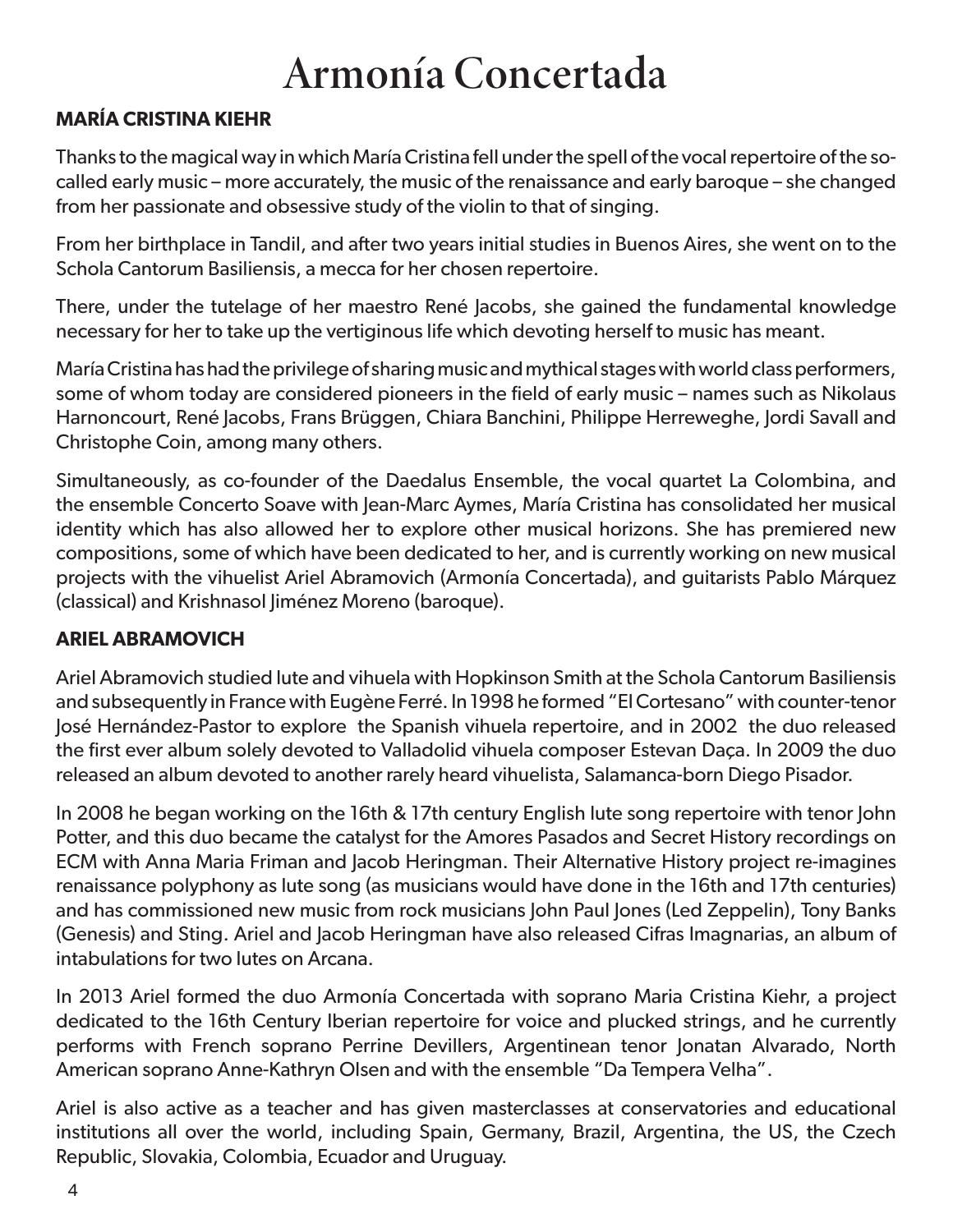# The Making of an Imaginary Songbook

If so many people played the vihuela in sixteenth-century Spain, why are there so few surviving vihuelas? Why is it that only such a small number of musical sources survive for the vihuela if it was such a popular instrument in sixteenth-century Spain? —For anyone today who is involved in playing or studying the vihuela and its music, these are the two questions that we are most frequently asked. In response to the first question, I usually say that there are five or six surviving vihuelas known today, that thousands were built during the sixteenth century, but that we don't know what happened to them. Even concerning the number of surviving instruments I prefer to be a little vague, usually saying "five or six" rather than giving a definite number. This is not simply to avoid being categorical, it is because we are not sure: not even the experts agree. There are differing opinions about the age or the provenance of the known instruments, doubts about whether they should be called vihuelas or guitars, doubts about the identity of their makers, their type and function, and even their authenticity. When it comes to trying to explain why there are so few, the answers are based on speculation and conjecture rather than fact. We know the names of more than 150 *violeros* in Spain during the sixteenth century, and so we can assume that even if they were not highly productive, they would have produced at least 20,000 instruments. What happened to them? A couple that were of exceptional beauty or manufacture were looked after and kept, others were probably converted into guitars at some later date. On the other hand, many probably fell into disuse, broken and in need of repair, while others might have become infested with woodworm and have been burned in the annual bonfires that took place on the feast of San Juan. So, now we only have five or six.

What about the music? There are seven vihuela books that survive and which preserve just over seven hundred compositions between them. To these we can add the contents of a few manuscripts, perhaps another twenty or thirty compositions, altogether less than 750. If the vihuela was so widespread in its use, so ubiquitous in courtly and urban life, why do we have only seven published books? —In part, it was because there was no strong music printing industry in Spain. Most of the printers who produced vihuela books only did it once in their lifetime, including the three members of the Fernández de Córdoba dynasty who were responsible for one book each. Moreover, printing materials, especially the purpose-specific type needed to print vihuela tablature was scarce. Three of the seven surviving books were published with the same type, passed from one printer to another, probably not without the exchange of money. Secondly, the tight government control of industries such as printing did not have the flexibility to permit a music publishing industry to flourish. The Spanish publishing system, especially the concession of printing privilege to authors rather than printers and publishers, meant that most money earned from book sales went to the author and there was little margin for those in the middle, especially for printers who may have wanted to become publishers in their own right. Moreover, the system meant that authors often had to look after the distribution of their books themselves, and few of them had the necessary experience or trade networks.

In addition to printing, professional scribes did much of the work that we do today electronically or with photocopiers. Some level of professional music copying appears to have flourished in Spain, although there is not a great deal of evidence. Songs of the kind that we can hear in this program were among those copied by professional scribes for circulation among those who wished to keep up with latest fashions in song but had no access to printed editions. Many of the songs that survive in the printed vihuela books from Narváez to Daza could only have arrived in their hands of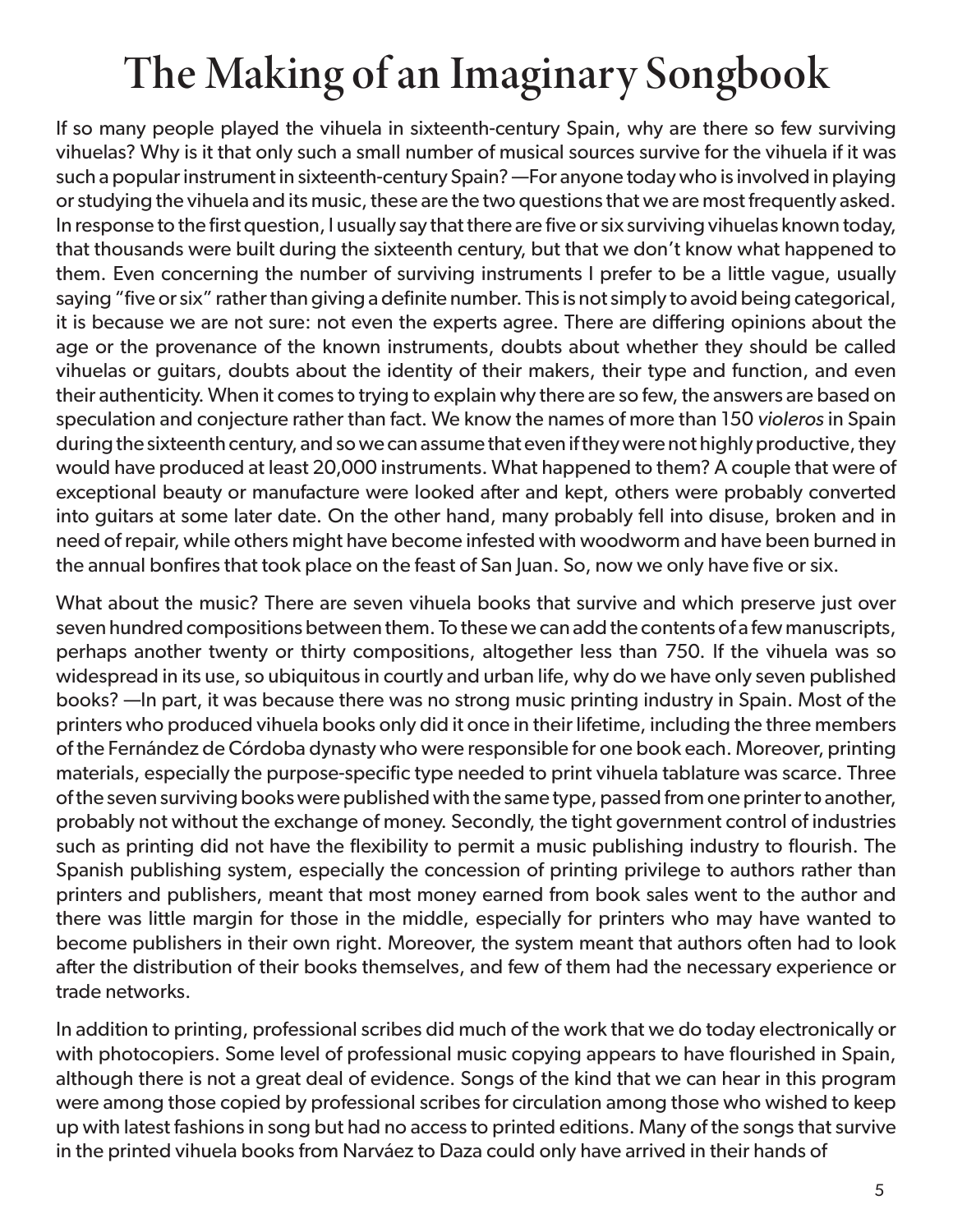vihuelists by this means. Many of the pieces that are preserved in the surviving vihuela books never circulated in print, and so this is the only way in which they could have been acquired.

For all these reasons, the project of Ariel Abramovich to create a new imaginary songbook is by no means far-fetched. It might be described as an incredible exercise in credible fantasy. Taking the real surviving vihuela books as a point of departure, we have some songs that are found in more than one of them. Sometimes these are versions of exactly the same music and text; other times they are different musical settings of the same poetry. In this way Ariel Abramovich tips his hat to salute Fuenllana, Mudarra, Pisador and Valderrábano, as well as to Venegas de Henestrosa, the author of one of those books "for keyboard, harp or vihuela", without actually replicating their contents.

Our modern compiler goes a little further when bringing to his anthology a couple of pieces from the recently recovered Castelfranco manuscript, a lute manuscript from the Veneto whose cultural link with Spain is implied by the inclusion in it of pieces by Luis Milán from *El Maestro* (1536). The verisimilitude of the collection does not really depend, however, on such specific intertextuality. In broader brushstrokes, this anthology is compiled from the kinds of works that some now unknown sixteenth-century vihuelist may have gathered into a book that has slipped from our collective memory, and far beyond any kind of existence, virtual or real.

From the surviving vihuela books, we know the composers of vocal polyphony whose music was most highly prized among instrumentalists and those who sang to vihuela accompaniment. Among Spaniards, it was the secular songs of Juan Vásquez that were preeminent while, among composers of sacred music, it was Cristóbal Morales who was best able to create complex polyphony that also moved the heart. It is no surprise, to find five works by Vásquez in our imaginary songbook: *O dulce contemplación, Por una vez que mis ojos alcé, Qué sentís coraçón, Quien dize que la ausencia and Si no os hubiera mirado.*

Also influential in Spain were the madrigalists Adrian Willaert and Jacques Arcadelt. The transformation of many of their polyphonic madrigals into accompanied lute songs met with great success in Italy and was mirrored by vihuelists in Spain. Two madrigals by Willaert form part of our imaginary songbook, *O dolce vita mia* and *Se pur ti guardo*.

Among the foreign composers in our imaginary songbook, pride of place goes to Josquin Desprez, author of the motet *Dulces Exuviae*.

Arcadelt's settings of texts by Petrarch and Sannazaro, *Chiare*, *fresche e dolci acque* and *Se per colpa del vostro fiero sdegno*, respectively, are their beautiful complement. These works, together with the ricercar by Giulio Segni, a composer well known to Venegas de Henestrosa, and madrigals known from further collections, such as the Cancionero de Uppsala, complete an anthology that is presented in a variety of instrumental and vocal combinations and that offers an imaginary listening experience that blends the real and the imaginary without a discernible line of demarcation.

John Griffiths Tours, November 2018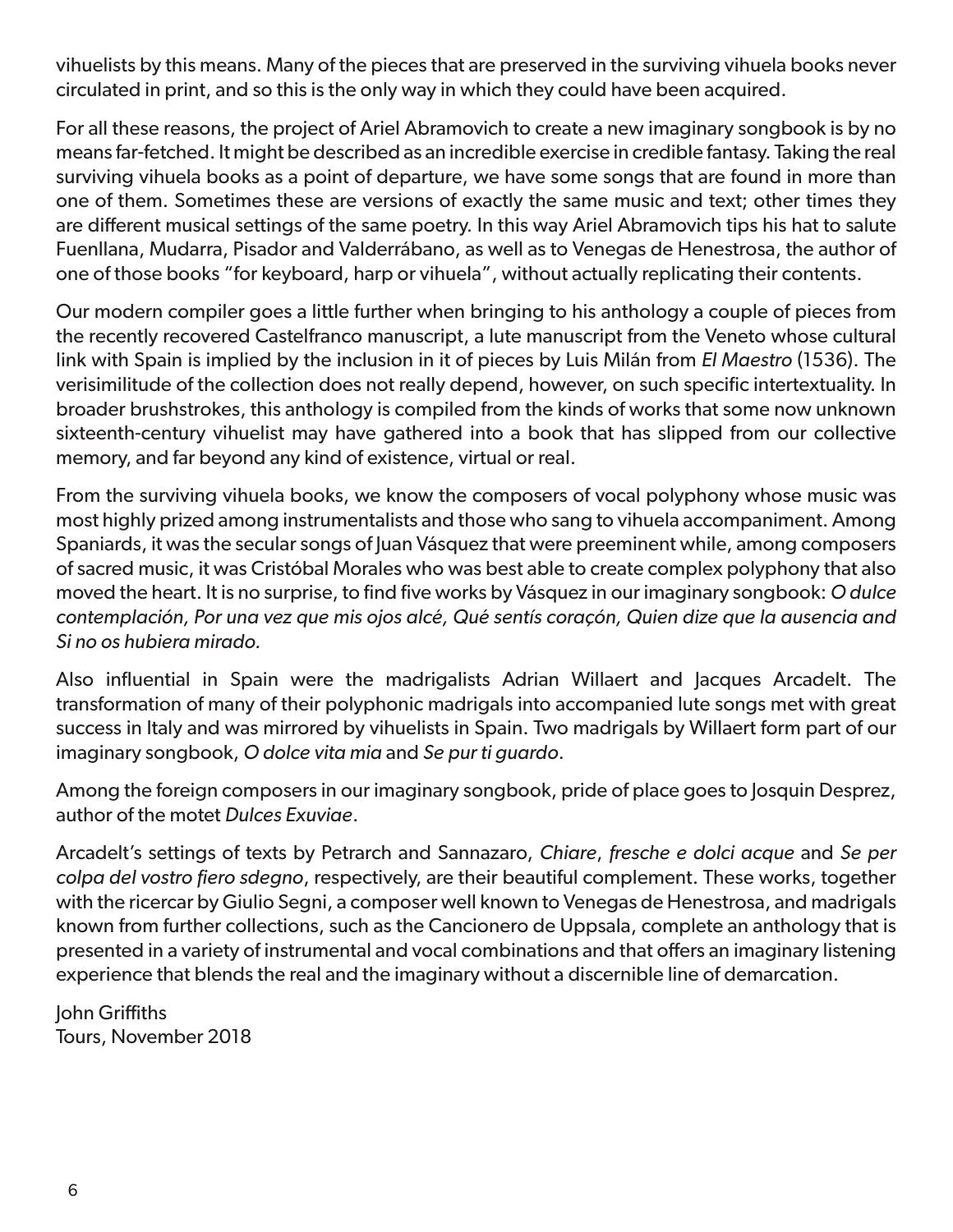#### **O dulce contemplación**

¡O dulce contemplación! ¡O preciosa fantasía, Que me muestras cadal día Una tan clara visión Qu'es salud del alma mía! Es tan grande la excelencia De tu linda preeminencia, Que, por tu gracia escogida, Bivo yo de nueva vida, Después de muerto en ausencia.

#### **2 Vós me matastes**

Vós me matastes, Niña en cabello. Vós me aveis muerto. Ribera de un río Vi moça virgo. Niña en cabello, Vós me aveis muerto.

#### **Por una vez que mis ojos alcé**

Por una vez que mis ojos alcé dicen que yo lo maté. Así, vaya madre, virgo a la veguilla, como al caballero no le di herida. Por una vez que mis ojos alcé dicen que yo lo maté.

#### **Benedictus de la Missa Mille Regretz**

Benedictus qui venit in nomine Domini.

#### **O dolce vita mia**

O dolce vita mia, che t'haggio fatto, che minacci ogn' hor, con tue parole, et io mi struggo come nev' al sole.

#### **O dulce contemplación**

*Oh sweet contemplation! Oh delightful fantasy, You show me each day Such a clear vision That is the health of my soul! The excellence of your beautiful preeminence Is so profound That, by your select grace, I live a new life, After dying in absence*

#### **Vós me matastes**

*You killed me, Girl with the long hair, You have killed me. On the riverbank I saw the young virgin. Girl with the long hair, You have killed me.*

#### **Por una vez que mis ojos alcé**

*For having raised my eyes once They said that I killed him. In the same way, mother, That I go virgin to the vigil, I did not wound that gentleman. For having raised my eyes They said that I killed him.*

#### **Benedictus de la Missa Mille Regretz**

*Blessed is he who comes in the name of the Lord.*

#### **O dolce vita mia**

*O my sweet life, what have I done to you, to make you constantly threaten me, with your words, and I languish like snow in the sun.*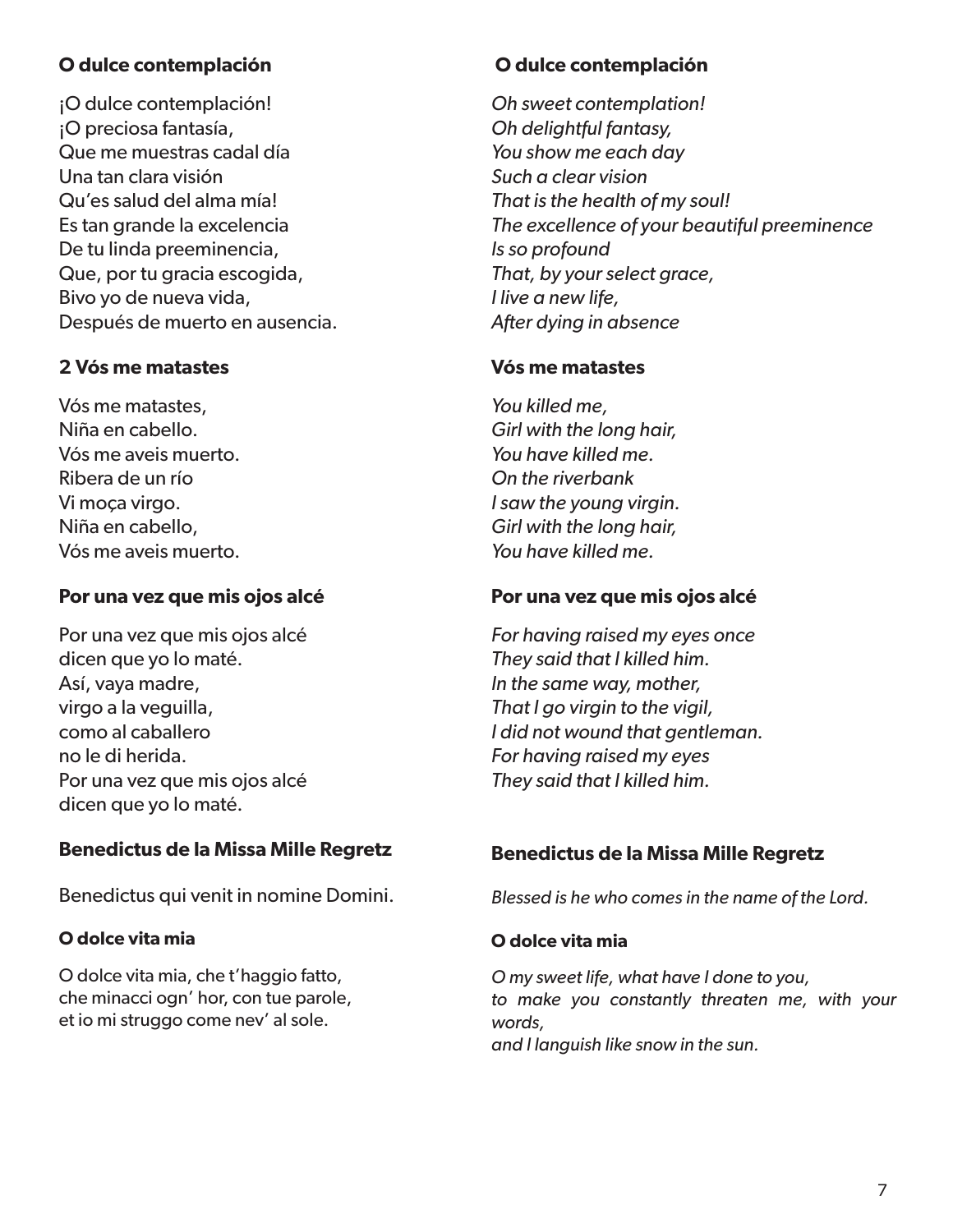#### **Qué sentís, coraçon mío**

¿Qué sentís, coraçon mío? No dezís qué mal es el que sentís? ¿Qué sentistes aquel día, Quando a mi señora vistes, Que perdistes alegría Y el descanso perdistes? Como a mí nunca bolvistes, No dezís qué mal es el que sentís?

#### **Chiare, fresche et dolci acque**

Chiare, fresche et dolci acque, ove le belle membra pose colei che sola a me par donna; gentil ramo ove piacque (con sospir' mi rimembra) a lei di fare al bel fiancho colonna; herba et fior' che la gonna leggiadra ricoverse co l'angelico seno; aere sacro, sereno, ove Amor co' begli occhi il cor m'aperse: date udïenza insieme a le dolenti mie parole extreme.

#### **Si de vos mi bien me aparto**

Si de vos mi bien me aparto ¿Que haré? Triste vida biviré. El bien tiene condición De ser de todos querido, Si alguno lo ha perdido No le faltara passion, Pues yo con tanta razón ¿Que haré? Triste vida biviré.

#### **Se per colpa del vostro fiero sdegno**

Se per colpa del vostro fiero sdegno, il dolor che me affligge, Madonna, mi trasporta al atra Stigge: non havro duol del mio supplicio indegno, né del eterno fuoco: ma di voi, che verret' a simil loco.

#### **Qué sentís, coraçon mío**

*What do you feel, my heart? Why Don't you say What sickness you feel? What did you feel that day, When you saw my lady, You lost happiness And you lost rest? You never returned to me, Why don't you say What sickness you feel?*

#### **Chiare, fresche et dolci acque**

*Clear, sweet fresh water where she, the only one who seemed woman to me, rested her beautiful limbs: gentle branch where it pleased her (with sighs, I remember it) to make a pillar for her lovely flank: grass and flowers which her dress lightly covered, as it did the angelic breast: serene, and sacred air, where Love pierced my heart with eyes of beauty: listen together to my last sad words.*

#### **Si de vos mi bien me aparto**

*My beloved, if I depart from you, what shall I do? Mine will be a sad life. Goodness (love) has the condition Of being loved by everyone. Should one lose it, He will not be lacking in passion. My beloved, if I depart from you, what shall I do? Mine will be a sad life.*

#### **Se per colpa del vostro fiero sdegno**

*Should, because of your proud disdain, the pain that afflicts me, drag me, Milady, down into the dark Styx: I shall feel no pain for that undeserved torture, nor for the eternal fire, but rather for you, who will come down to such a place.*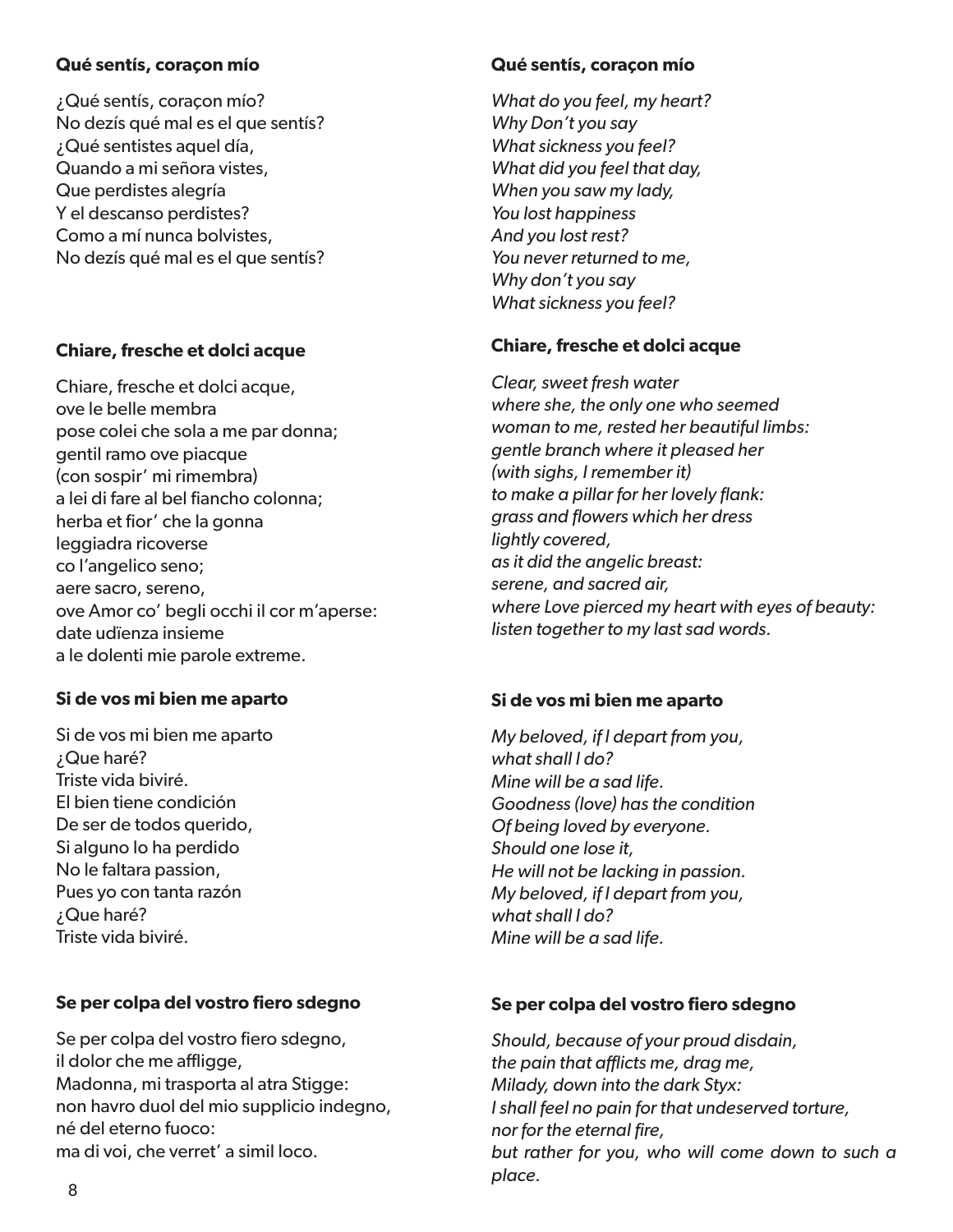Perché sovente in voi mirando fiso per virtù del bel viso pena non fia la giù che al cor mi tocchi, sol' un tormento avrò, di chiuder gli occhi.

#### **Se pur ti guardo**

Se pur ti guardo, dolce anima mia Tu me ne trai del petto il vivo core Caro tesoro, viso mio bello Deh non mi dar tanto martello ch'io son pur tuo servitore Deh non mi far morir O dolce anima mia

#### **Dulces exuviae**

Dulces exuviae, dum fata deusque sinebat, Accipite hanc animam meque his exsolvite curis, Vixi et quem dederat cursum Fortuna peregi, Et nunc magna mei sub terras ibit imago.

#### **Si no os uviera mirado**

Si no os uviera mirado Pluguier'a Dios que n'os viera; Porque mi vida no fuera Cativa de su cuidado. Mas, pues os é conocido Solamente por quereros, Quiero más quedar perdido Que cobrado por no veros.

#### **De Los Álamos Vengo, Madre**

De los álamos vengo madre, De ver como los menea el ayre, De los álamos de sevilla, De ver a mi linda amiga.

*Because I've embedded in my memory, by virtue of many stares, your beautiful face, there won't be suffering down there that could touch my heart, — torment will only come when I close my eyes [and not see you].*

#### **Se pur ti guardo**

*If I look at you, my sweet soul You draw my living heart from my breast, Dear treasure, beautiful face. O, do not give me so much a hammering, for I am your servant. O, do not let me die. O my sweet soul.*

#### **Dulces exuviae**

*Reminders, sweet while fate and the god allowed it, accept this soul, and loose me from my sorrows. I have lived, and I have completed the course that Fortune granted, and now my noble spirit will pass beneath the earth.*

#### **Si no os uviera mirado**

*If I hadn't looked at you It would please God that I hadn't seen you; Because my life wasn't Lacking his care. But, as I know you Just by loving you, I'd prefer to remain lost Than be poorer for not having seeing you.*

#### **De Los Álamos Vengo, Madre**

*I come from the poplars, mother, from seeing the breezes stir them. From the poplars of Seville, from seeing my sweet love,*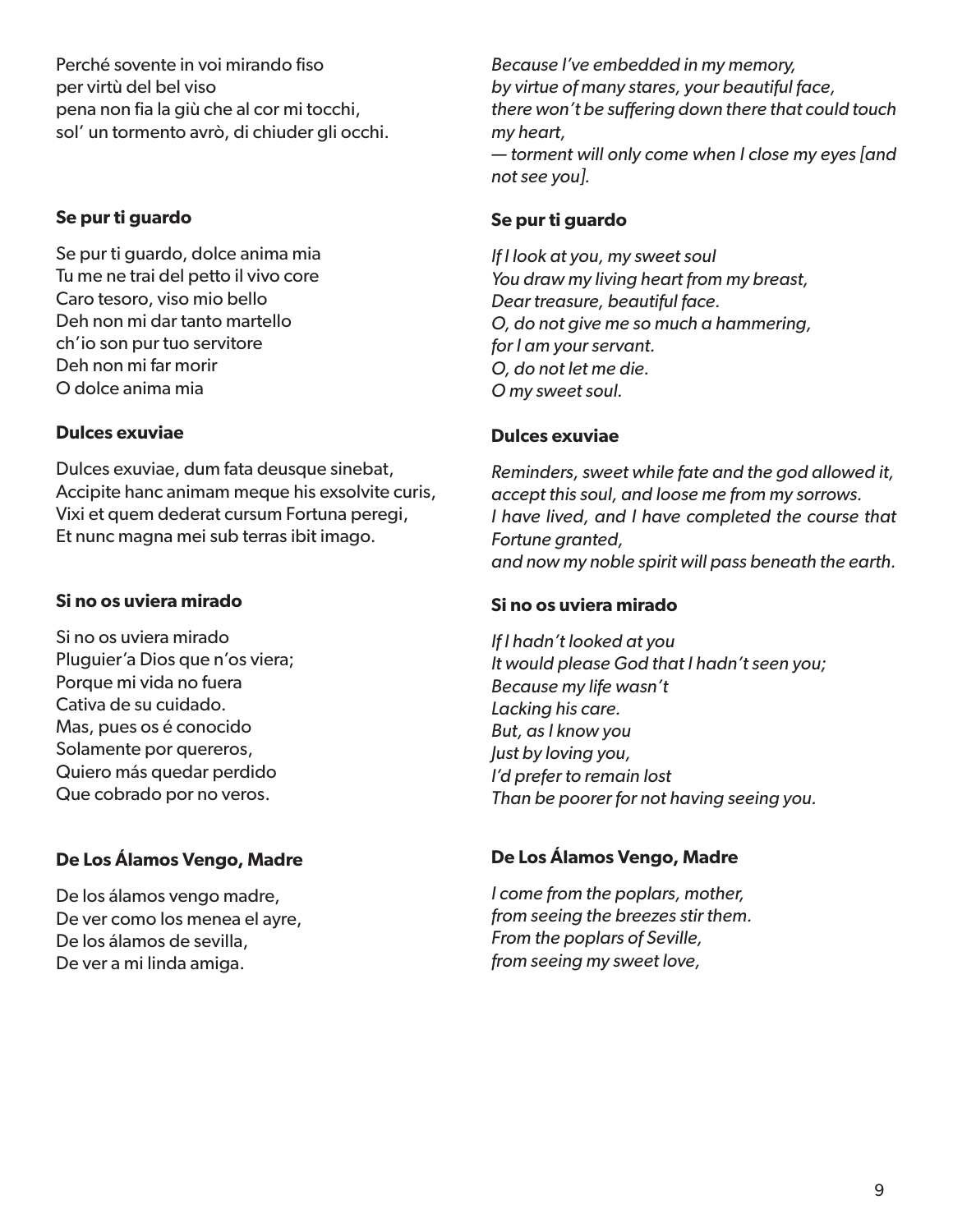#### **15 Quien dice que l'ausencia causa olvido**

Quien dice que l'ausencia causa olvido Merece ser de todos olvidado. El verdadero y firme namorado Está quando 'sta ausente, más perdido. Abiva la memoria su sentido. La soledad levanta su cuydado. Hallarse de su Bien tan apartado Haze su dessear mas encendido. No sanan las heridas en él dadas, Aunque cesse el mirar que las causó, Si quedan en el alma confirmadas. Que si uno 'sta con muchas cuchilladas, Por que huya de quién le acuchilló No por esso serán meior curadas.

#### **16 Duélete de mí, señora**

Duélete de mí, señora, señora, duélete de mí, que si yo penas padezco todas son, señora, por ti.

El día que no te veo mil años son para mí, ni descanso, ni reposo, ni tengo vida sin ti. Los días no los bivo suspirando siempre por ti. ¿Dónd'estás que no te veo, alma mía, qué es de ti?

Duélete de mí, señora, señora, duélete de mí, que si yo penas padezco todas son, señora, por ti.

#### **15 Quien dice que l'ausencia causa olvido**

*He who says that absence causes forgetfulness Deserves by all to be forgotten. The only truly and firmly in love Is, when absent, more at lost. Memory enlivens his senses, Solitude enhances his grief.*

*Being so distant from his beloved Inflames his desire the more. The wounds given him are not healed Even though the sight that caused them ceases, For in his soul it was confirmed. For if one has many wounds Fleeing from the one who slashed, Not for this will they be better cured.*

#### **16 Duélete de mí, señora**

*Feel for me, my lady, My lady, feel for me, If I suffer pain It is because of you, my lady.*

*A day without seeing you Is like a thousand years to me. I do not rest or repose, I have no life without you. My days are unlived As I always sigh over you. Where are you? I don't see you, My love, where are you?*

*Feel for me, my lady, My lady, feel for me, If I suffer pain It is because of you, my lady.*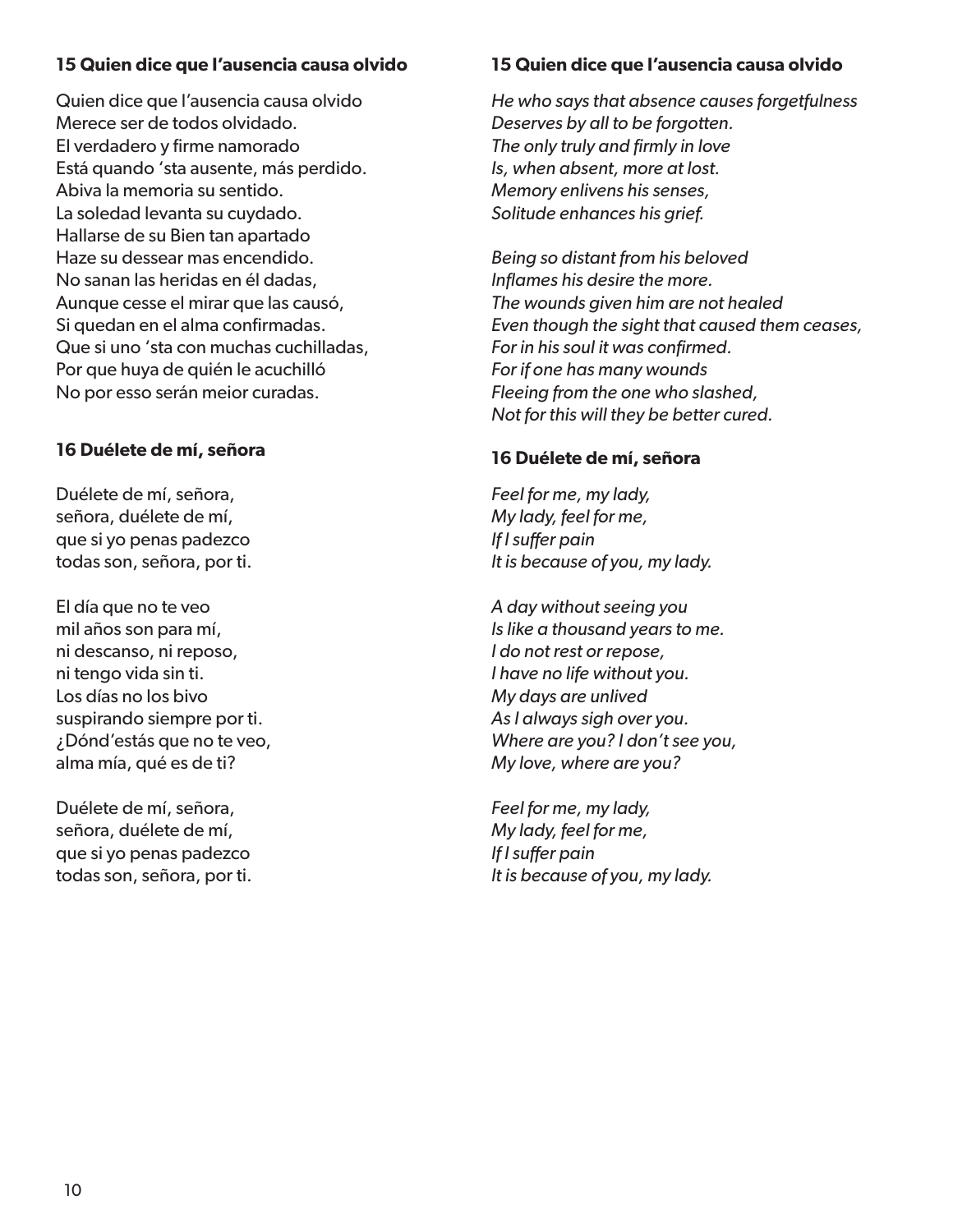2022-23 Concert Season

### **Vivaldi's Other Seasons**

**Saturday 1st October 2022**

Mireille Lebel *mezzosoprano* Rodolfo Richter *violin and direction* Ensemble Castor (Austria)

## **Music for Harpsichord and Fortepiano**

**Saturday, 7 January, 2023**

Raritan Players (USA) Rebecca Cypess & Yi-heng Yang *keyboards*

## **The Blossoming of a New World**

**Saturday, 29 October, 2022**

Diabolus in Musica (France)

### **Classical String Quartets**

**Saturday, 18 February, 2023**

Consone Quartet (UK)

## **Masters of the Lute: Dowland to Bach**

**Saturday, 26 November, 2022**

Thomas Dunford *lute* (France)

## **Vivaldi: Gloria!**

**Saturday, 18 March, 2023**

Ensemble Caprice (Montreal)

## **Christmas Around Baroque Europe**

**Saturday, 10 December, 2022**

Sinead White *soprano* (Toronto) Victoria Baroque Marco Vitale *harpsichord and direction*

## **Concert of the Birds**

**Saturday, 29 April, 2023**

La Rêveuse (France)